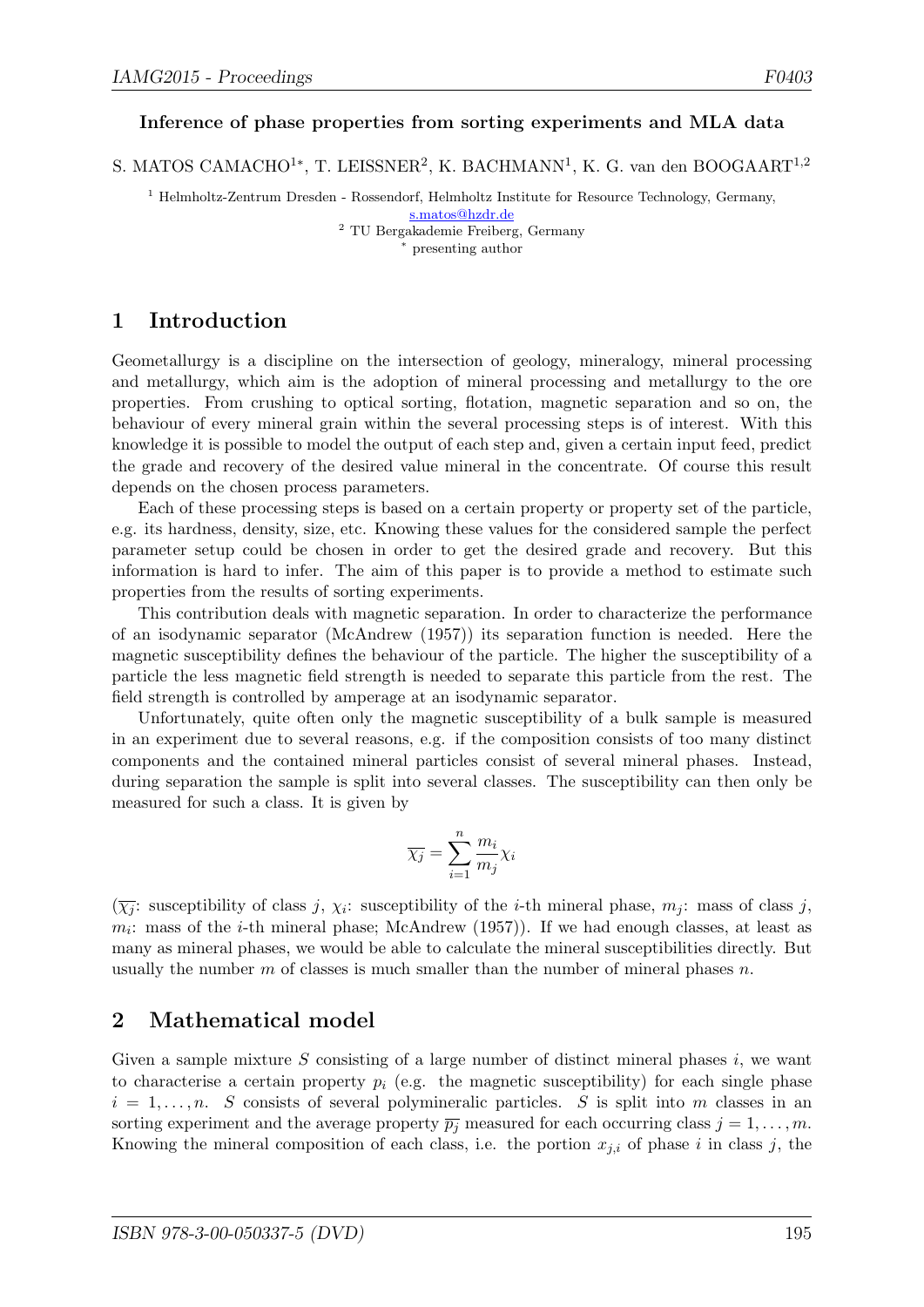following system of equations has to solved:

$$
x_{1,1}p_1 + x_{1,2}p_2 + \dots + x_{1,n}p_n = \overline{p_1}
$$
  
\n
$$
x_{2,1}p_1 + x_{2,2}p_2 + \dots + x_{2,n}p_n = \overline{p_2}
$$
  
\n:  
\n:  
\n:  
\n
$$
x_{m,1}p_1 + x_{m,2}p_2 + \dots + x_{m,n}p_n = \overline{p_m}
$$

As mentioned before we usually have  $n \gg m$ . Furthermore the exact composition of every class is not known. We rather have e.g. MLA measurements of the class composition, i.e. 2D cuts of three-dimensional particles (Barbery (1991); Jones (1974)). We assume that these cuts are random, implying that the observed two-dimensional composition is representative for the original three-dimensional volume one. An MLA, Mineral Liberation Analyser, is a scanning electron microscope with automated software for high resolution images of rock specimen and sample compounds from mineral processing, which provides quantitative mineralogical microstructural information. (Fandrich (2007))

Since property  $p$  can only be retrieved with some error in measurement, we would like to apply a linear model to solve this problem. But as mentioned before, usually  $n \gg m$ . On the other hand, using data from machines like MLA, we do not only have information concerning modal mineralogy for the whole measured sample, but each particle in it. Therefore we chose to create subsamples out of every class. In each class we arbitrarily choose  $n_r$  particles for such a subsample. This procedure is repeated  $n<sub>s</sub>$  times. Then we have a new equation for each subsample  $k$  of class  $j$ 

$$
x_{j,1}^k p_1 + x_{j,2}^k p_2 + \cdots + x_{j,n}^k p_n = \overline{p_j}
$$

The mean of property p is  $\overline{p}_j$  for each particle being chosen for class j during the sorting experiment. Therefore  $\overline{p}_i$  is likewise the mean for each subsample we created. So the equation is reasonable and we now have enough of them to solve this problem using a linear model.

## 3 Simulation results

In order to confirm our approach we use the following simulation setting: we simulate  $10<sup>5</sup>$ particles, consisting of up to 16 different phases. To each phase i the property  $p_i$  is assigned with the following values

| phase |      |      | ↩    |         | υ      |            |  |
|-------|------|------|------|---------|--------|------------|--|
| ŋ     | 25   |      |      | $0.5\,$ | റ<br>υ | ? ?<br>ಀ.∠ |  |
| phase |      | ΤĤ   |      |         | ⊥∪     |            |  |
| ŋ     | 24.5 | 25.5 | 27.8 | 33      | 55     | '9.5       |  |

Additionally we simulate a random cut through these particles to incorporate the 2D-3D problem mentioned before.

We consider two different sorting experiments: One experiment sorts the sample correctly. For the second the sorting is distorted with standard normal error, i.e. each particle is classified according to its susceptibility  $p + \varepsilon$  with a random noise  $\varepsilon \sim N(0, 1)$  Both sortings result in five distinct classes

$$
\begin{array}{c|c|c|c|c|c|c|c|c} \hline \text{group} & 1 & 2 & 3 & 4 & 5 \\ \hline \text{threshold values} & < 10 & 10 \dots 20 & 20 \dots 40 & 40 \dots 60 & > 60 \\ \hline \end{array}
$$

Furthermore we consider another sorting splitting the sample into two groups, where the mean value for  $p$  over all  $p_i$  is used as threshold.

The simulations run 200 times each, the results are shown in Figure 1. The red dots indicate the correct values for the property.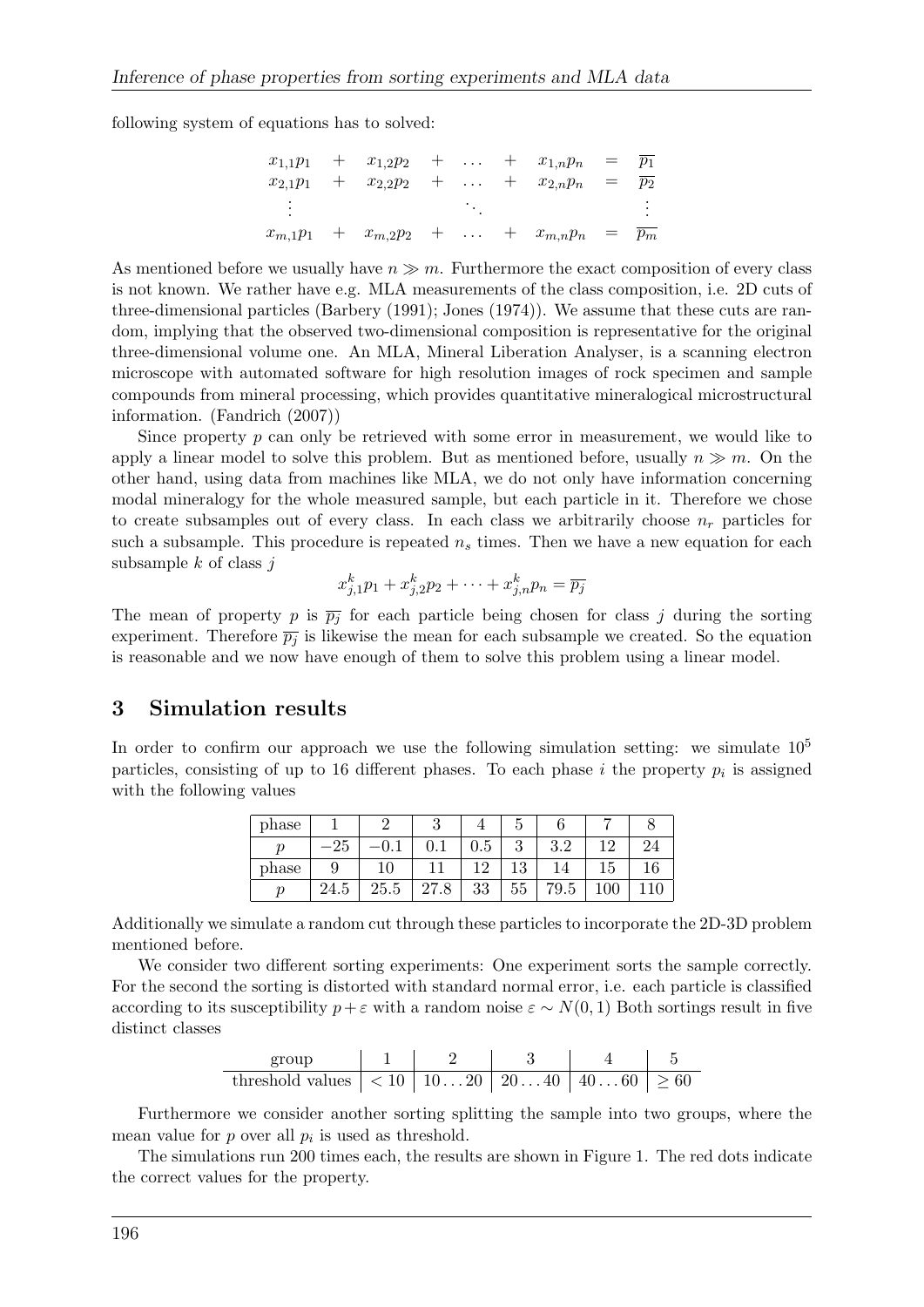

Figure 1: Predicted magnetic susceptibility (y-axis) for the simulated experiments as boxplots for the different phases considered. Red dots show the true value of theses susceptibilities. (1) five classes with no decision error, (2) two classes with no decision error, (3) five classes with decision error, (4) two classes with decision error

# 4 Assessing the reliability of estimates

In order to get a rating for the calculated values, we solve the linear model using singular value decomposition (Knüsel (2008)). Here we are looking for a decomposition of

$$
X = \begin{pmatrix} x_{1,1}^1 & \cdots & x_{1,n}^1 \\ \vdots & \ddots & \vdots \\ x_{m,1}^{n_s} & \cdots & x_{m,n}^{n_s} \end{pmatrix} = U \cdot D \cdot V^T,
$$

where  $D = diag(s_1, \ldots, s_k)$  is a diagonal matrix matrix consisting of the singular values. U and V are orthogonal matrices. Since

$$
X \cdot p = \overline{p}, \quad p = \begin{pmatrix} p_1 \\ \vdots \\ p_n \end{pmatrix}, \ \overline{p} = \begin{pmatrix} \overline{p_1^1} \\ \vdots \\ \overline{p_m^{n_s}} \end{pmatrix}
$$

we have

$$
UDVTp = \overline{p}
$$

$$
p = VD^{-1}UT\overline{p}
$$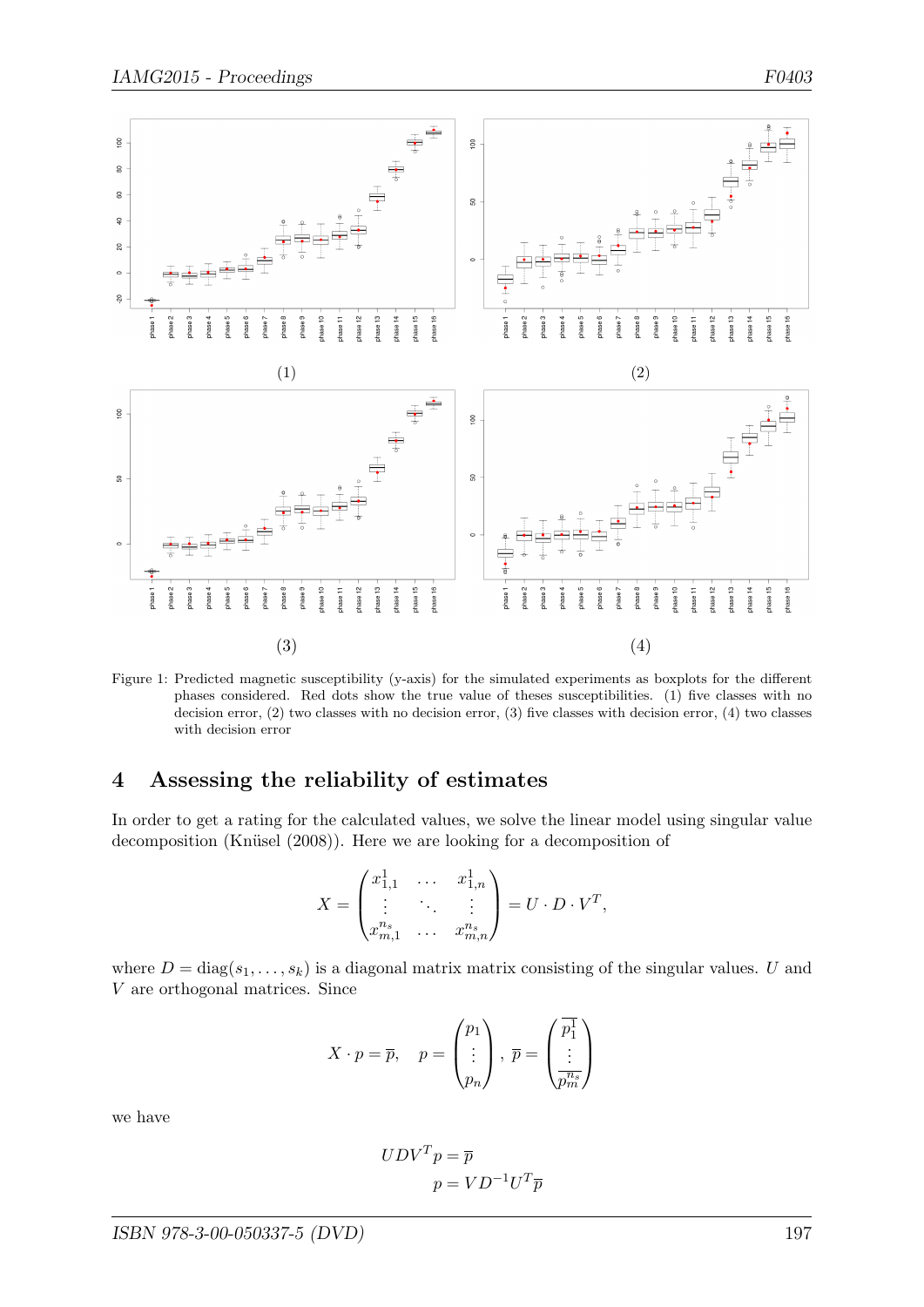A slightly different approach leads to a maximum entropy solution (Csiszar (1991)), which allows us to judge the calculated solution. Instead of  $X$  we are looking for a singular value decomposition of  $X<sup>T</sup>X$ . Then

$$
X^T X p = X^T \overline{p}.
$$

In this case the two orthogonal matrices are the same, so

$$
\tilde{V}D^2\tilde{V}^Tp=X^T\overline{p}
$$

Each singular value deemed "too small" is now set to zero (depending on user's choice). Let us denote the arising matrix by  $\tilde{D} = \text{diag}(s_1^2, s_2^2, \dots, s_r^2, 0, \dots, 0)$ . This leads to the orthogonal matrix  $\tilde{V} = [V|V_0]$ . The columns of V form a basis of the part of the solution space being determinable, the columns of  $V_0$  form a basis of the orthogonal complement, i.e. of the indeterminable subspace. Hence we use singular values close to zero as evidence for the associated vectors being in this orthogonal complement. Now

$$
p = \tilde{V}\tilde{D}^-\tilde{V}^TX^T\overline{p},
$$

where  $\tilde{D}^-$  is a generalised inverse of  $\tilde{D}$  with

$$
\tilde{D}^- = \text{diag}(1/s_1^2, 1/s_2^2, \dots, 1/s_r^2, 0, \dots, 0).
$$

Remember that the  $s_{r+1}^2, \ldots, s_k^2$  were corrected to zero.

This decomposition in a determinable and an indeterminable subspace allows us to assess how determinable each individual phase susceptibility is. The i-th row vector of the matrix V identifies phase i. The projection of this vector on the indeterminable subspace (i.e. the norm of the *i*-th row vector of matrix  $V_0$  is the quantity sought. This is 1 if the *i*-th variable is completely indeterminable, and it is 0 if it be can perfectly determined. To simplify this interpretation, we assign up to three  $*$  to every  $p_i$ . Hereby  $**$  \* means, that this value is very reliable. Then this vector is orthogonal to the indeterminable subspace and the variable can be perfectly determined from the data available. If there is no ∗ assigned,then this value strongly depends on the orthogonal subspace, i.e. do not rely on it.

## 5 Application to real data

The following example uses real data from a rare earth mineral deposit. We wanted to calculate the magnetic susceptibility of each of the 31 mineral phases, but the sorting only split the sample into eight classes. We repeated the approach given before 200 times for the data. Figure 2 shows the corresponding boxplots. The following table shows the reliability of the calculated values.

| phase    |        | റ      | 3    | 4      | <sub>6</sub> | 6      |        |        | 9  | 10     |      |
|----------|--------|--------|------|--------|--------------|--------|--------|--------|----|--------|------|
| reliance | $**$   | $**$   | $**$ | $\ast$ |              | $**$   | $\ast$ | $\ast$ |    | $**$   |      |
| phase    |        | 19     | 13   | 14     | 15           | 16     |        | 18     | 19 | 20     |      |
| reliance | $\ast$ | $\ast$ | $**$ | $\ast$ | $***$        | $\ast$ | $\ast$ |        |    | $\ast$ |      |
| phase    | 21     | 22     | 23   | 24     | 25           | 26     | 27     | 28     | 29 | 30     | 31   |
| reliance | $**$   | $**$   | $**$ | $\ast$ | $**$         | $\ast$ | $**$   | $**$   |    | $**$   | $**$ |

Compared to the little number of magnetic susceptibilities of the observed mineral phases found in the literature (Hunt (1995); Bleil (1982); Carmichael (1990); Rosenblum (1999)), which is one reason, why we wanted to compute them, at least the values marked with ∗∗ seem quite reasonable. But some of them, especially the values labelled with no ∗ and the ones with a large variance within the 200 calculations, appear to be unrealistic.

The given approach is applicable to other phase properties, too. But then this property has as well to be additive, e.g. density, in order to end up in a system of linear equations as shown above.